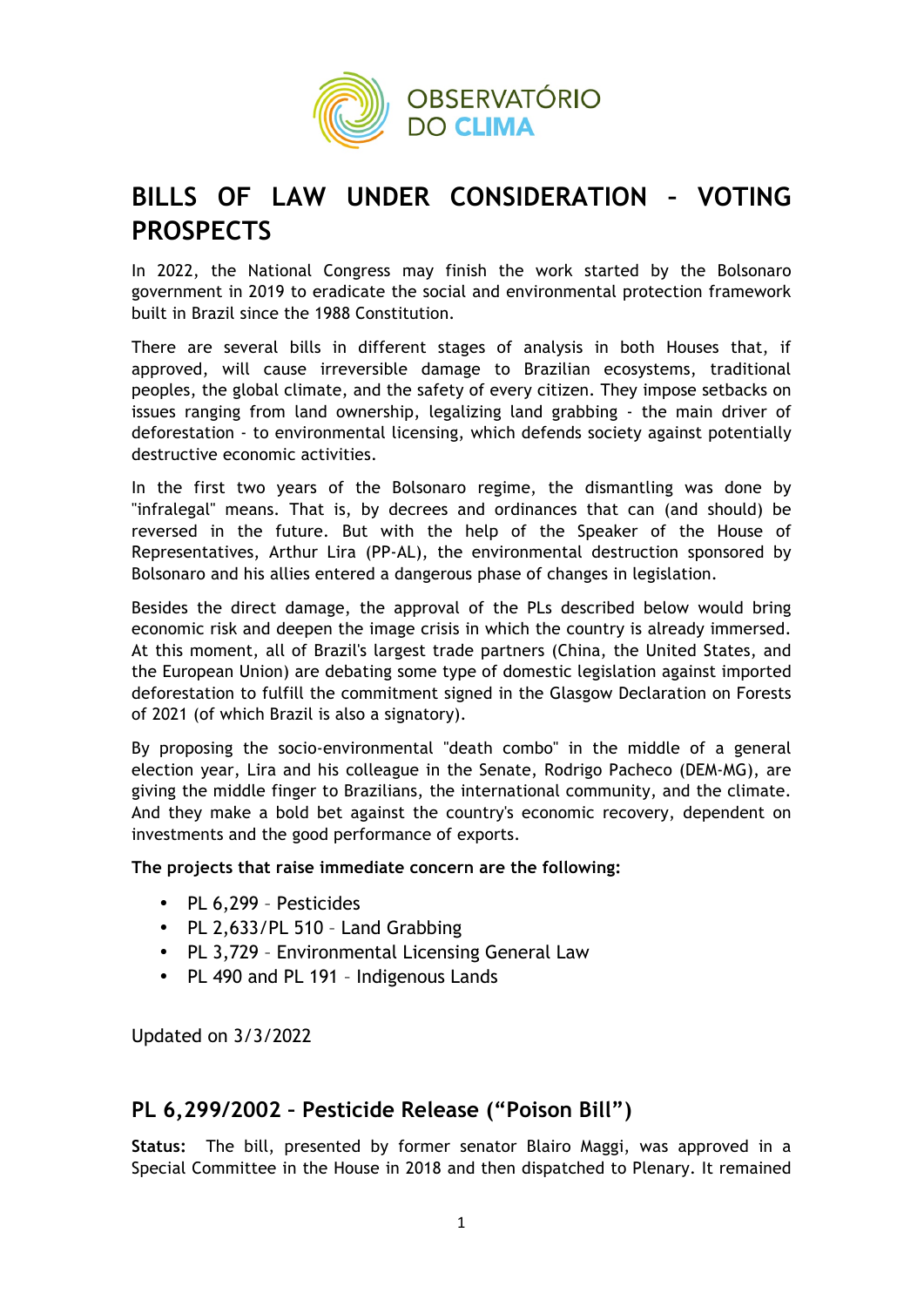

stalled until February 2022, when it was approved in the House of Representatives, in the form of a substitute (alternative text) by Congressman Luiz Nishimori (PL-PR). For this, he had the support of the Speaker of the House of Representatives, Arthur Lira, the Bolsonaro government, and the entire rural caucus. The bill then returned to the Senate (PLS 526/1999), which will decide whether or not to accept the House text. As it was an original project of the Senate, this legislative house will have the final word on the process.

### **Worst setbacks:**

- 1. Determines that the Ministry of Agriculture will be the only agency to register new pesticides, reducing Ibama and Anvisa to homologating agencies.
- 2. Enables the registration of agrochemicals proven to be harmful and carcinogenic, by excluding any such prohibition in the legislation currently in force.
- 3. Softens the rigor of the current legislation by opting to work with a generic concept of risk management that analyzes the effects on health and the environment and political and economic factors.
- 4. Changes the term "agrotóxico" to "pesticida" (a lighter expression to designate pesticides, in Portuguese) to disguise the harmfulness of the substances.
- 5. Removes the autonomy of health agencies to publish analyses about pesticides in food.

### **Analysis and further information:**

https://www.greenpeace.org/brasil/blog/pacote-do-veneno-pode-ser-votado-aqualquer-momento/

https://reporterbrasil.org.br/2021/10/via-decreto-bolsonaro-altera-lei-dosagrotoxicos-e-flexibiliza-aprovacao-dos-venenos/

https://www1.folha.uol.com.br/opiniao/2022/02/o-senado-deve-aprovar-oprojeto-que-amplia-o-poder-do-ministerio-da-agricultura-de-registraragrotoxicos-nao.shtml

# **PL 2,633/2020 and 510/2021 - Land Grabbing**

**Status:** PL 2,633/2020 was voted on by the plenary of the House of Representatives on August 3, with 296 votes for, 196 against and one abstention. Authored by Representative Zé Silva, this Bill stems from Provisional Measure 910, which expired in 2020. In the Senate, it was appended (attached) to PL 510/2021, by Senator Irajá Abreu (PSD-TO), which allows the regularization of illegally owned areas until 2014 and ends the face-to-face inspection for all properties subject to land regularization procedures. If the text is approved, areas of up to 2,500 hectares may be privatized through a mere self-declaration issued by the interested party, followed by documentary verification by Incra. The two projects will subsequently be voted on by the Senate in a single process. There is a requirement presented by Senator Carlos Favaro (PSD-MT) voting for the prejudiciality of 2,633/2020, and for the approval of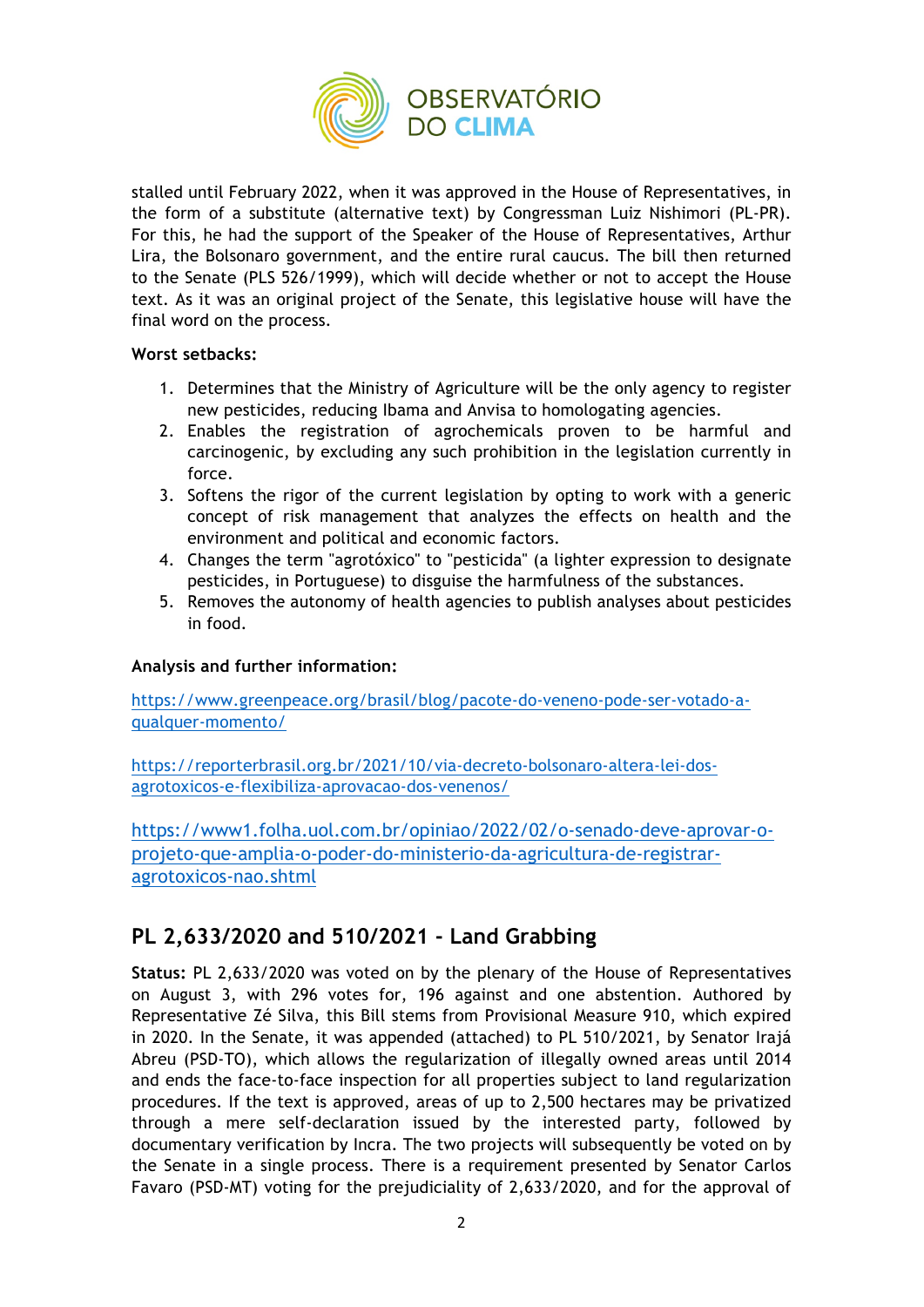

510/2021 with amendments that would allow the privatization of public land illegally occupied until 2017. Thus, if approved, the Senate will become the initiating house and the House of Representatives the revising one. If that happens, the Senate will have the final word on the process.

There is no need to change the current land tenure laws so that the more than 100,000 parcels of up to 4 fiscal modules could be titled (between 96 and 97% of those seeking land regularization in the country). This right is guaranteed by law 11.952, approved in 2009, and lightened in 2017. The aim in approving the current PLs is to extend the rights of small landowners to land grabbers and large landowners who have invaded public lands and illegally deforested them.

### **Worst setbacks of PL 2633/2020:**

- 1. This Bill extends the benefit of exemption from inspection, which currently applies to small occupations (up to 4 fiscal modules, as provided for in current legislation) to areas of up to 6 modules.
- 2. It allows, through a bidding process, the future regularization of invaded public lands at any time (article 38, § 2).
- 3. Considers that the mere registration with the Rural Environmental Registry (CAR), which is self-declaratory, would be proof of environmental regularity (article 2, XII combined with article 15 § 10).
- 4. Releases properties covering up to 6 modules from the obligation to join the Environmental Regularization Program (PRA) or execute a Conduct Adjustment Term (TAC), when environmental damage is found to exist through an infraction or embargo notice in a prior inspection. The submittal of a CAR would be enough in those cases. This is incompatible with the Forest Code.

### **Worst setbacks of 510/2020:**

- 1. Provides amnesty for those who illegally invaded and deforested public land until December 2014.
- 2. Increases the risk of providing land title to areas under conflict or with priority demands, as it eliminates the need for inspection prior to regularization of huge lands of areas up to 2,500 hectares. It also weakens the exceptional cases where inspection is mandatory.
- 3. Allows issuance of new land title to those already benefited with public land in the past.
- 4. Encourages the continuity of occupation of public land and deforestation, as it creates preemptive rights in the sale by bidding to those who have been occupying public land after December 2014.
- 5. Allows the issuance of land title to illegally deforested areas without requiring the prior signature of an instrument for the regularization of environmental liabilities, in cases where there has been no infraction notice issued due to environmental violations.

**Analysis and further information:**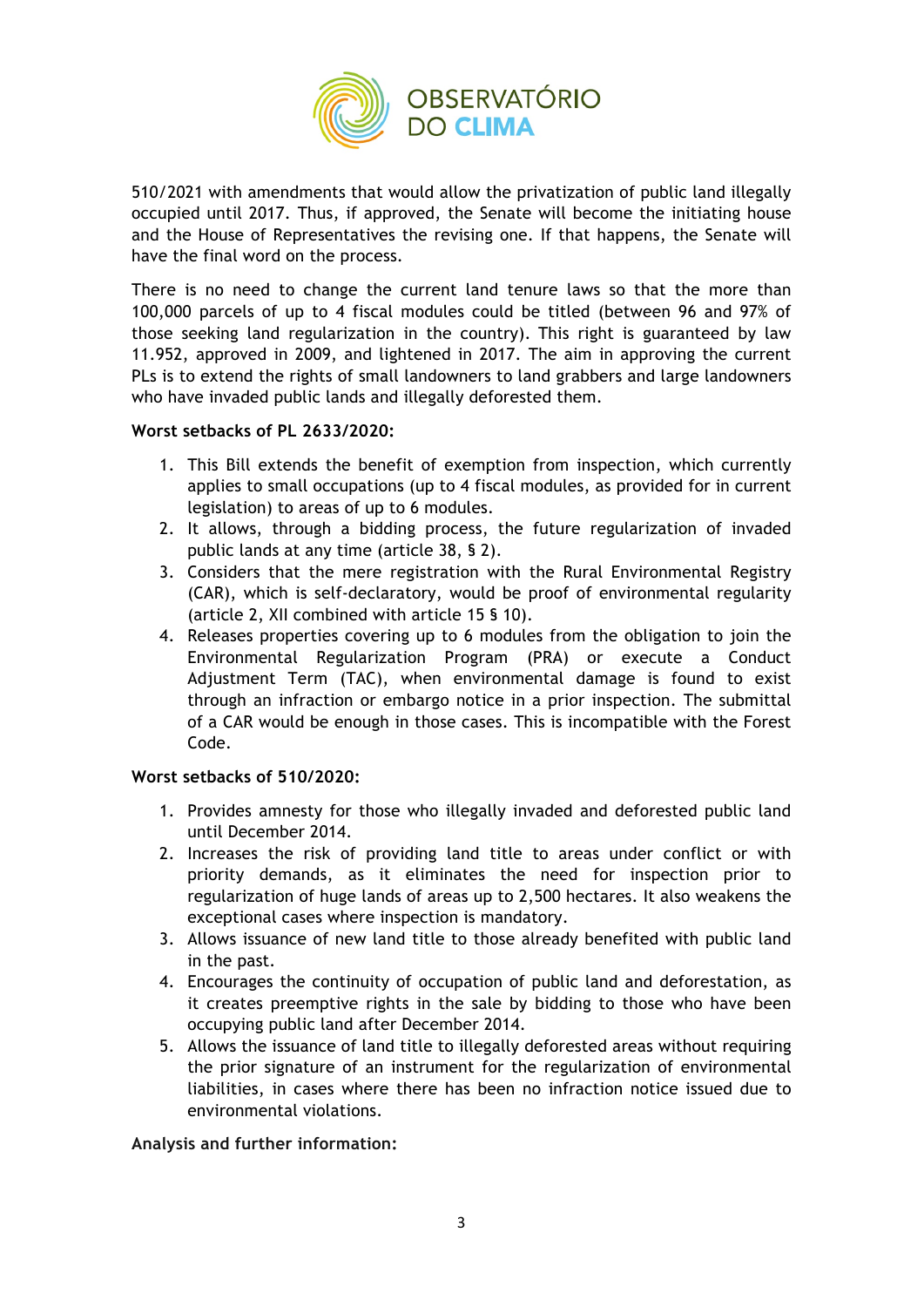

https://www.oc.eco.br/wp-content/uploads/2021/04/posicionamento-OC\_ regularizacao-fundiaria\_abril21\_revisado.pdf

https://imazon.org.br/publicacoes/dez-fatos-essenciais-regularizacao-fundiariaamazonia/

https://imazon.org.br/publicacoes/os-riscos-e-os-principios-para-a-regularizacaofundiaria-na-amazonia/

https://www.wwf.org.br/?78308/PL-510-5-razoes-para-barrar-esse-projeto-quelibera-a-grilagem

https://imazon.org.br/publicacoes/nota-tecnica-projeto-de-lei-510-2021/

# **PL 3,729/2004 – Environmental Licensing General Law**

**Status:** It is now being discussed as PL 2,159/2021. Approved by the House of Representatives and awaiting consideration by the Senate. Senator Kátia Abreu (PP-TO) has been assigned as rapporteur in the Senate. In the House, the assigned rapporteur was Representative Neri Geller (PP-MT). This Bill of Law was the target of several expressions of repudiation, submitted by: Observatório do Clima, SBPC, Abrampa, MST, Coalizão Brasil Clima Florestas, CBEDS, Apib and Conaq.

### **Worst setbacks:**

- 1. Makes environmental licensing an exception rather than a rule.
- 2. Disseminates a method of self-declaratory licensing, through Adhesion and Commitment (LAC), in which not even the project definition report needs to be checked. This method becomes the rule and would apply to most processes.
- 3. Expands the list of activities that are exempt from environmental licensing (Articles 8 and 9, which grant exemption to 14 activities and are subject to constitutional challenge).
- 4. Eliminates national determinations of licensing procedures, granting excessive freedom to federal entities in defining the types of activities or undertakings subject to environmental licensing (article 4, § 1) and in the definition of the requirement or not of an environmental impact study (article 17, §4).
- 5. Increases legal uncertainty and opens the possibility of an anti-environmental war between the states due to the absence of rules, like the fiscal war. Those states that enforce less strict environmental protection rules in their licensing processes would theoretically be more attractive for investments.
- 6. Restricts the application of conditions referring to indirect impacts such as deforestation and to elements of the socioeconomic environment (art. 12).
- 7. Increases threats to traditional communities, as it only considers impacts on those communities that occupy ratified or titled areas (indigenous or *quilombolas*, respectively).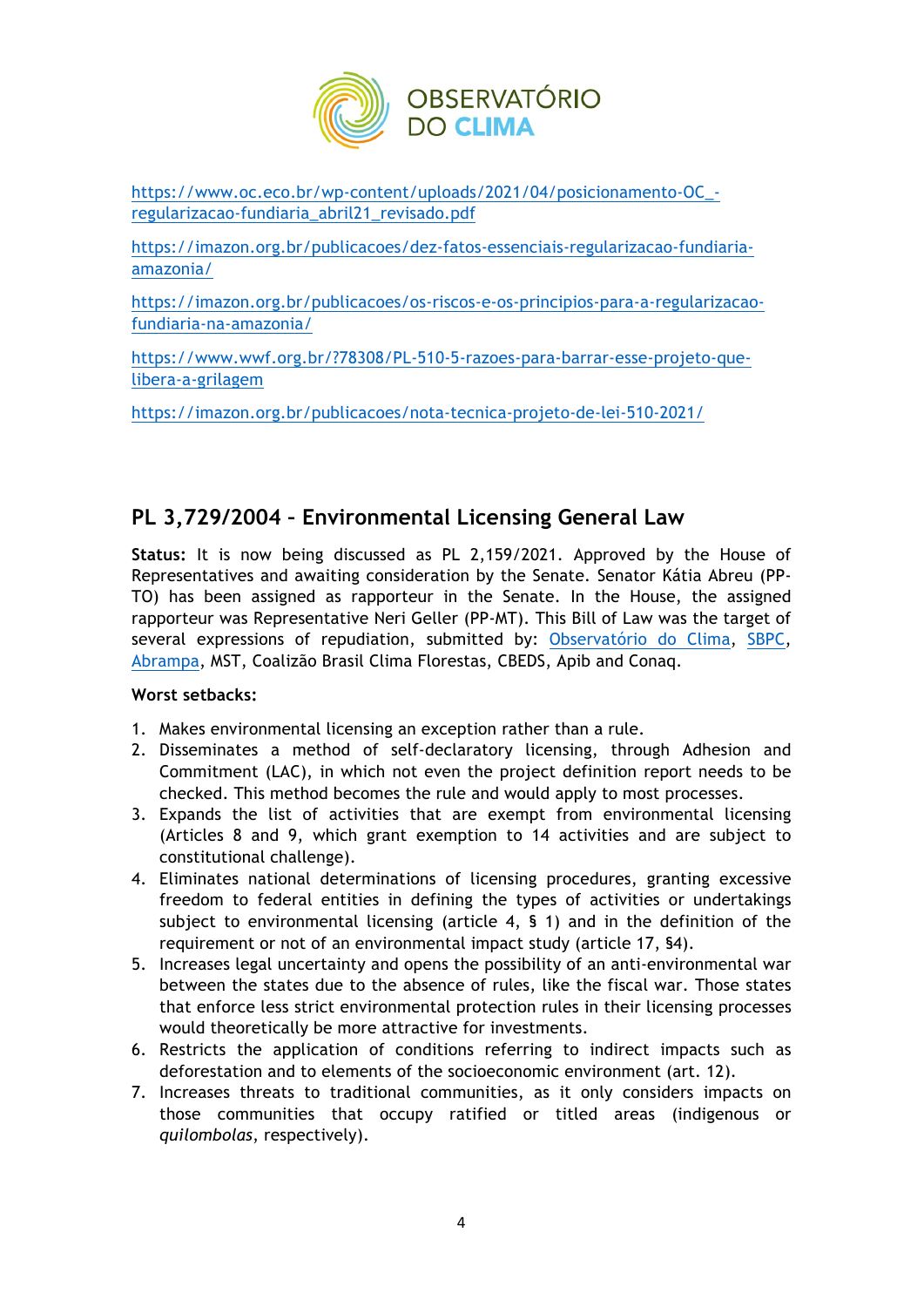

8. Greatly weakens the analysis of the direct and indirect impacts of projects on Conservation Units (CU), by restricting the involvement of CU management bodies to few cases and removing their veto powers.

See here the full list of all setbacks.

## **Analysis and further information**:

https://www.oc.eco.br/wp-content/uploads/2021/05/Nota-Licenciamento-Ambientall.pdf

https://www.oc.eco.br/ongs-pedem-a-pacheco-que-mande-lei-de-licenciamento-acomissoes/

https://www.ecodebate.com.br/2021/05/26/pl-3729-o-fim-do-licenciamentoambiental/

https://brasil.elpais.com/brasil/2021-05-21/o-pl-do-licenciamento-ambiental-o-queesperar.html

# **PL 490/2007 – Changes to the demarcation of Indigenous Territories (ITs) and related issues**

**Status:** Approved in June 2021 in the House of Representatives' Constitution and Justice Committee. This bill still needs to be voted on by the House Plenary to proceed to the Senate. It received a contrary opinion from the Committee on Human Rights. It is currently awaiting the appointment of a plenary rapporteur. This bill tends to be prioritized over bill 191/2020, which sparked controversy.

### **Worst setbacks:**

- 1. Allows the repossession of "indigenous reservations" by the Federal Government based on subjective criteria, putting at risk at least 66 territories, inhabited by more than 70,000 indigenous people, covering a total area of 440,000 hectares.
- 2. Applies a "time frame" to all IT demarcations, practically making an already complex and time-consuming process unfeasible.
- 3. Establishes that the demarcation may be challenged at all stages of the process, requiring the involvement of representatives of states and municipalities and allowing farmers' associations to also weigh in, making the process unfeasible.
- 4. Allows the implementation within Indigenous Territories of hydroelectric plants, mining, roads and large agricultural projects, among others, without consulting the affected communities.
- 5. Enables automatic legalization of illegal mining in ITs.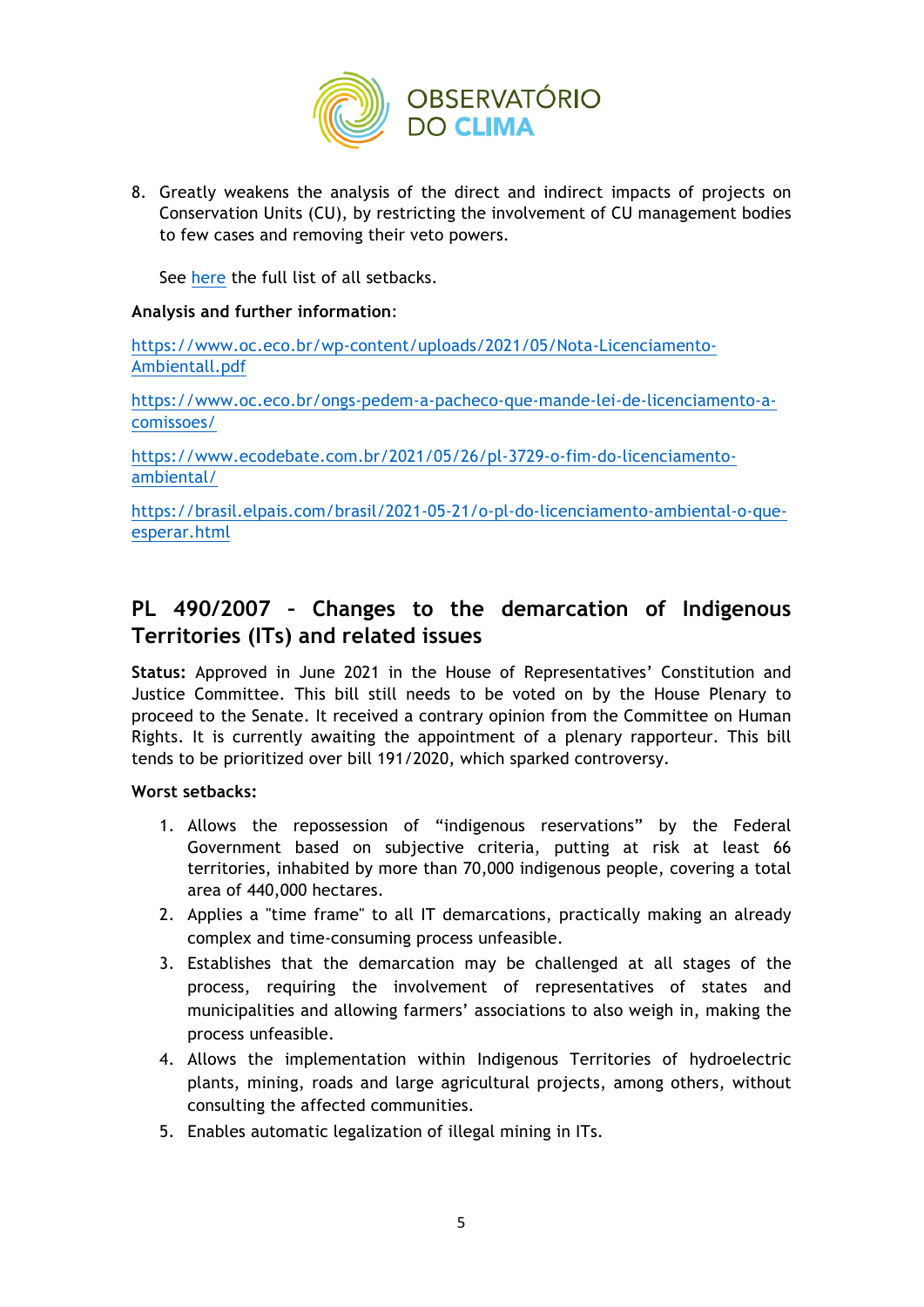

6. Opens loopholes for the end of the policy of no contact with isolated indigenous peoples. If contact is deemed of "public interest", it may be carried out by public or private companies, including missionary associations.

# **Analysis and further information:**

https://www.socioambiental.org/pt-br/noticias-socioambientais/projeto-que-napratica-acaba-com-demarcacoes-pode-ser-votado-nesta-quarta-na-camara

https://brasil.elpais.com/brasil/2021-07-02/indigenas-isolados-no-brasil-entram-emrisco-de-extincao-com-avanco-de-projeto-na-camara.html

# **PL 191/2020 – Mining at Indigenous Territories**

**Status:** Submitted by the Executive Branch, awaiting the creation of a Special Committee in the House of Representatives since February 2020.

### **Worst setbacks:**

- **1.** It authorizes mining and the construction of hydroelectric dams on indigenous lands, including those with isolated indigenous peoples.
- **2.** It validates all mineral exploration requirements that have been requested or filed before the law.
- **3.** It works as a free-for-all for large enterprises and mining on indigenous lands, increasing risks to life, health, and the environment, as well as violence against indigenous peoples.
- **4.** It legalizes wildcat mining, an activity that cannot be regulated on indigenous lands according to the Brazilian Constitution.
- **5.** The proposed bill also authorizes hydroelectric dams, research and mining in indigenous lands that have not yet been formally declared (the last step in the recognition process), even without Congress permission or the informed consent of indigenous peoples provided for in the Constitution.
- **6.** The bill does not consider the need for the consent of indigenous peoples for the activities provided for therein.

# **Analysis and further information:**

http://www.ihu.unisinos.br/78-noticias/596299-mineracao-em-terrasindigenas-o-pl-191-2020

https://www.socioambiental.org/pt-br/blog/blog-do-isa/pl-da-devastacaopode-ser-um-liberou-geral-para-mineracao-em-315-terras-indigenas